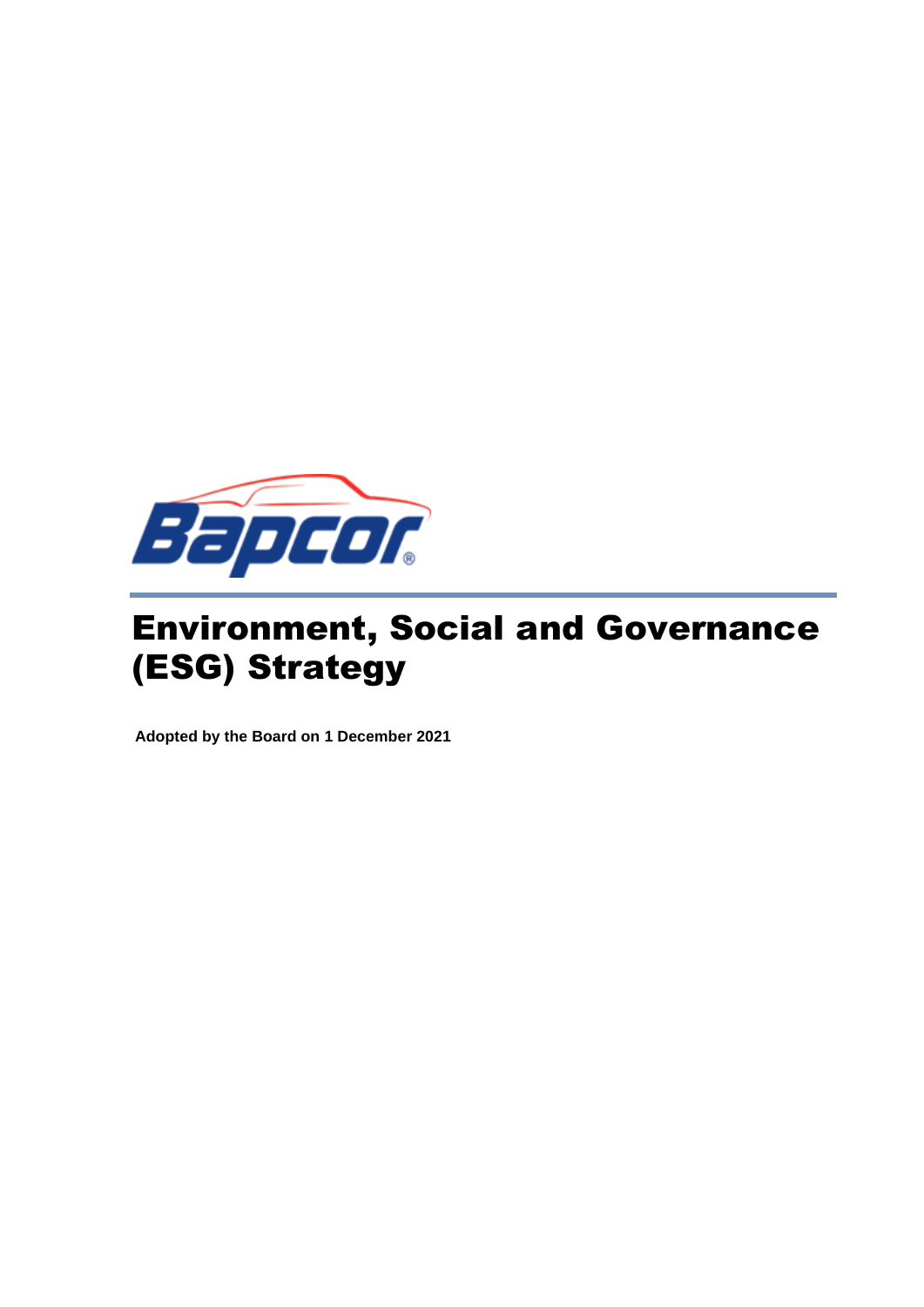

#### **1. Introduction**

- a) Bapcor Limited's (Bapcor) Environment, Social and Governance (ESG) Strategy builds upon Bapcor's vision, commitment and responsibilities in regard to ESG sustainability factors outlined in the Bapcor ESG Policy.
- b) Our approach to taking action on sustainability is defined by the ESG strategic framework. The framework sets out our integrated approach to sustainability as fundamental to what we do, underpinning our corporate code of conduct and our values.
- c) This document will be reviewed regularly by the board of Bapcor (Board) to ensure its appropriateness.

#### **2. Our ESG Strategic Framework**

- a) Bapcor's ESG Strategy includes a range of initiatives and targets across four pillars:
	- (i) Ethical Supply Chain / Procurement;
	- (ii) Environmental Sustainability;
	- (iii) Practise Good Governance Supporting & Developing Our Team Members; and
	- (iv) Positively Impact Our Community.

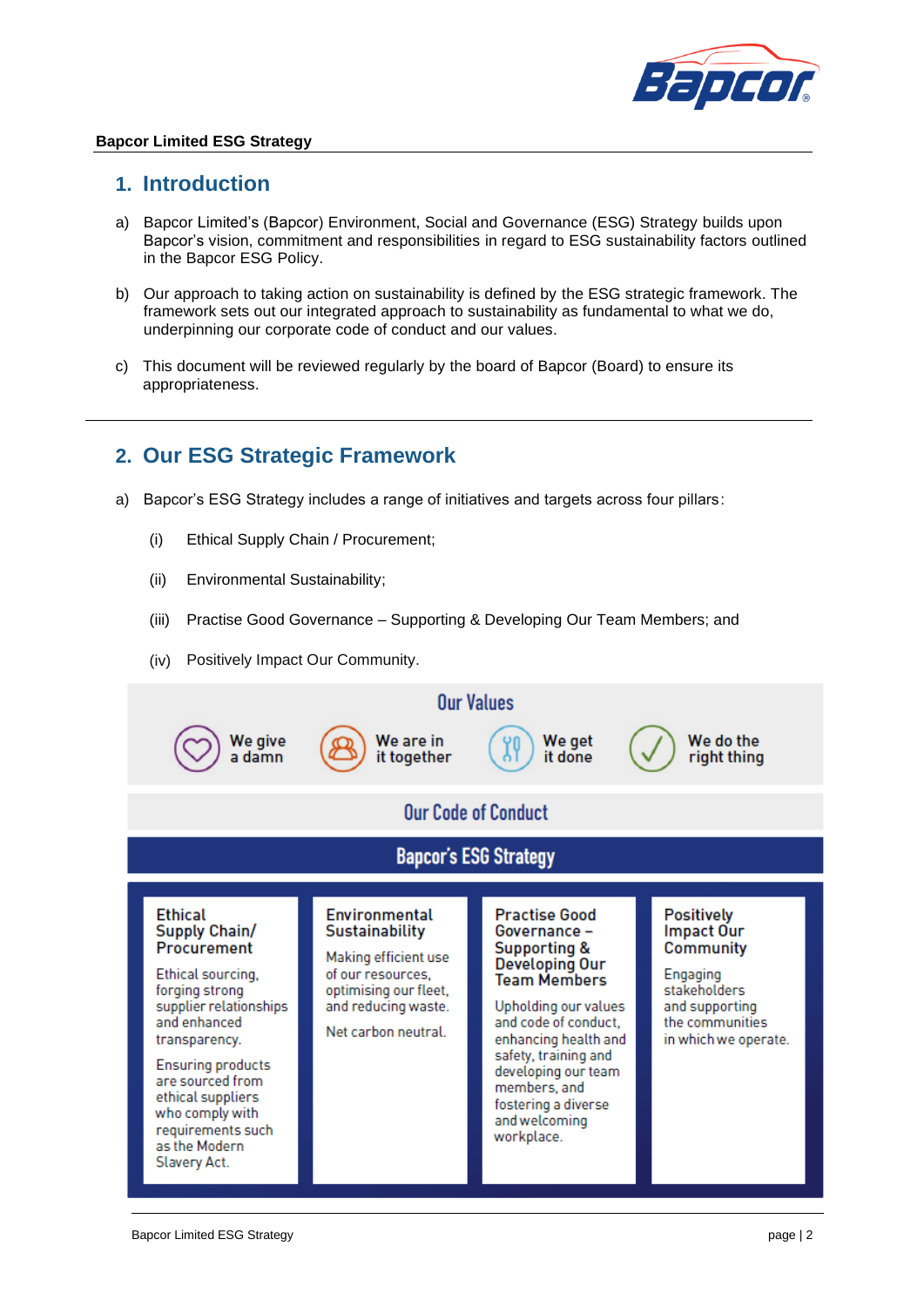

## **3. Reporting**

a) Progress will be tracked against the actions (and timeframes agreed) for each pillar of our ESG Strategy.

## **4. Our Commitment to Sustainability**

| <b>Sustainability</b><br>strategy pillar | <b>Key topic</b>                  | <b>Objective / initiative</b>                                                                                                                                                                                          | <b>Time-line</b>        | <b>Most</b><br>relevant<br><b>UN SDG</b>                                      |
|------------------------------------------|-----------------------------------|------------------------------------------------------------------------------------------------------------------------------------------------------------------------------------------------------------------------|-------------------------|-------------------------------------------------------------------------------|
| <b>Ethical</b><br>sourcing               | Modern<br>slavery                 | <b>Publish Modern Slavery</b><br>Statement                                                                                                                                                                             | In place and<br>ongoing | <b>8</b> DECENT WORK AND                                                      |
|                                          |                                   | An active Modern Slavery<br><b>Working Group</b>                                                                                                                                                                       | In place and<br>ongoing |                                                                               |
|                                          |                                   | Further develop risk-based<br>approach to improve<br>transparency in the supply chain<br>through use of supplier self-<br>assessment and/or independent<br>audit                                                       | <b>FY23</b>             |                                                                               |
| <b>Environmental</b><br>sustainability   | Carbon<br>emission<br>measurement | Measure baseline carbon<br>emissions to inform roadmap and<br>reduction targets                                                                                                                                        | <b>FY22</b>             | RESPONSIBLE<br><b>CONSUMPTION</b><br><b>AND PRODUCTION</b>                    |
|                                          | and reduction                     | <b>Phase I: Victorian DC</b><br>consolidation, reducing from 13<br>DC's to 1, resulting in significant<br>reductions in emissions, water,<br>energy & packaging usage, as<br>well as increase in waste<br>recycling    | <b>FY22</b>             | <b>AFFORDABLE AND</b><br><b>CLEAN ENERGY</b><br>$13$ $\frac{CLIMATE}{ACTION}$ |
|                                          |                                   | Phase II: Measure scope 1, 2<br>and 3 carbon emissions for entire<br>business                                                                                                                                          | <b>FY22</b>             |                                                                               |
|                                          |                                   | Develop road map to reduce<br>identified carbon emissions to<br>specified targets                                                                                                                                      | <b>FY23</b>             |                                                                               |
|                                          |                                   | <b>Establish Queensland distribution</b><br>centre to consolidate 7<br>warehouses and achieve<br>significant reductions in<br>emissions, water, energy &<br>packaging usage, as well as<br>increase in waste recycling | FY22/FY23               |                                                                               |
|                                          |                                   | Bapcor vehicle fleet review to<br>accelerate transition to reduce<br>vehicle emissions                                                                                                                                 | <b>FY22</b>             |                                                                               |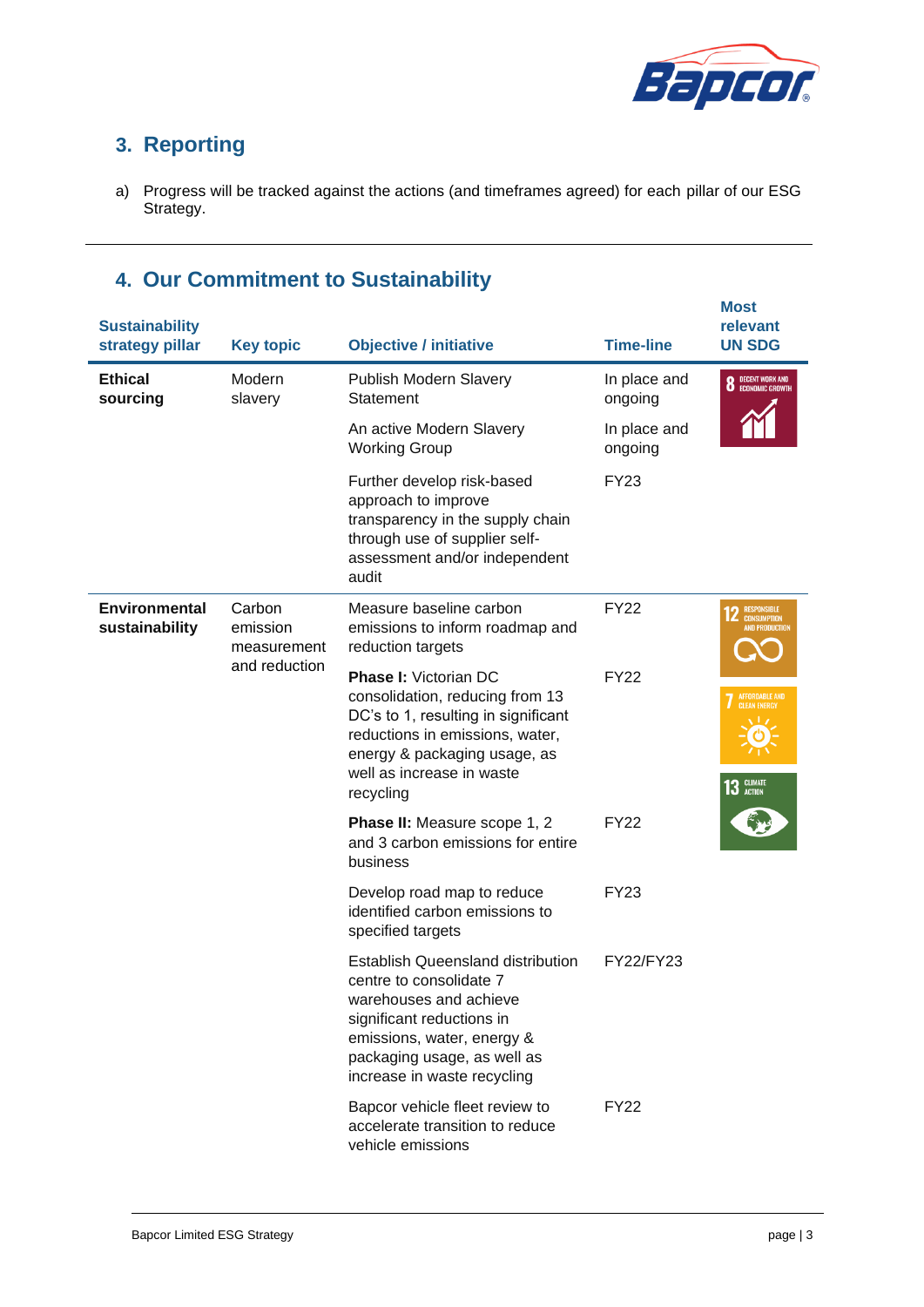

|                                                     | Carbon<br>emission<br>measurement | Increase level of renewable<br>energy to at least 50% of total<br>requirements                                                                                                                 | <b>FY24</b>                                                         |
|-----------------------------------------------------|-----------------------------------|------------------------------------------------------------------------------------------------------------------------------------------------------------------------------------------------|---------------------------------------------------------------------|
|                                                     | and reduction                     | Continuation of installation of<br>energy efficient lighting in stores /<br>branches and evaluate use of<br>local solar panels (already<br>reduced over 3.7 million<br>kw/annum)               | Ongoing                                                             |
|                                                     |                                   | Renew and expand carbon offset<br>program to offset vehicle fleet<br>emissions (currently offsetting<br>6,400 tonnes of carbon emissions<br>p.a. by planting 40,000 native<br>trees each year) | Ongoing                                                             |
|                                                     | Waste /<br>recycling              | Further review of waste<br>management and commitment to<br>reduce waste going to landfill (to<br>date diverted c.6,200 tonnes from<br>landfill)                                                | <b>FY23</b>                                                         |
|                                                     |                                   | Review of packaging used across<br>the group with view to shift to fully<br>recycled / recyclable packaging                                                                                    | Ongoing                                                             |
| <b>Supporting &amp;</b><br>developing<br>our people | Safety                            | Continue to invest in and develop<br>safety processes, systems and<br>education to reduce TRIFR<br>(TRIFR reduced from 30.1 to 24.8<br>in $FY21)$                                              | Ongoing<br><b>GENDER</b><br>EQUALITY<br>5<br><b>DECENT WORK AND</b> |
|                                                     | Employee<br>engagement            | Improve employee engagement<br>score to 75% (In FY21 64%)                                                                                                                                      | <b>FY26</b>                                                         |
|                                                     | Development                       | Invest in learning and<br>development for our team to<br>ensure industry leading workforce                                                                                                     | Ongoing                                                             |
|                                                     | <b>Diversity</b>                  | Implement initiatives to improve<br>gender, age, ethnicity and ability<br>diversity across the group<br>including:                                                                             | <b>FY22</b>                                                         |
|                                                     |                                   | Unconscious bias training for<br>$\bullet$<br>senior leaders                                                                                                                                   | <b>FY22</b>                                                         |
|                                                     |                                   | Female Leaders networking<br>$\bullet$<br>sessions and development<br>program                                                                                                                  | <b>FY22</b>                                                         |
|                                                     |                                   | Graduate program and<br>$\bullet$<br>experienced team member<br>program                                                                                                                        | <b>FY22</b>                                                         |
|                                                     |                                   | Total number of female team<br>members to 35% (FY21 25%)                                                                                                                                       | <b>FY26</b>                                                         |